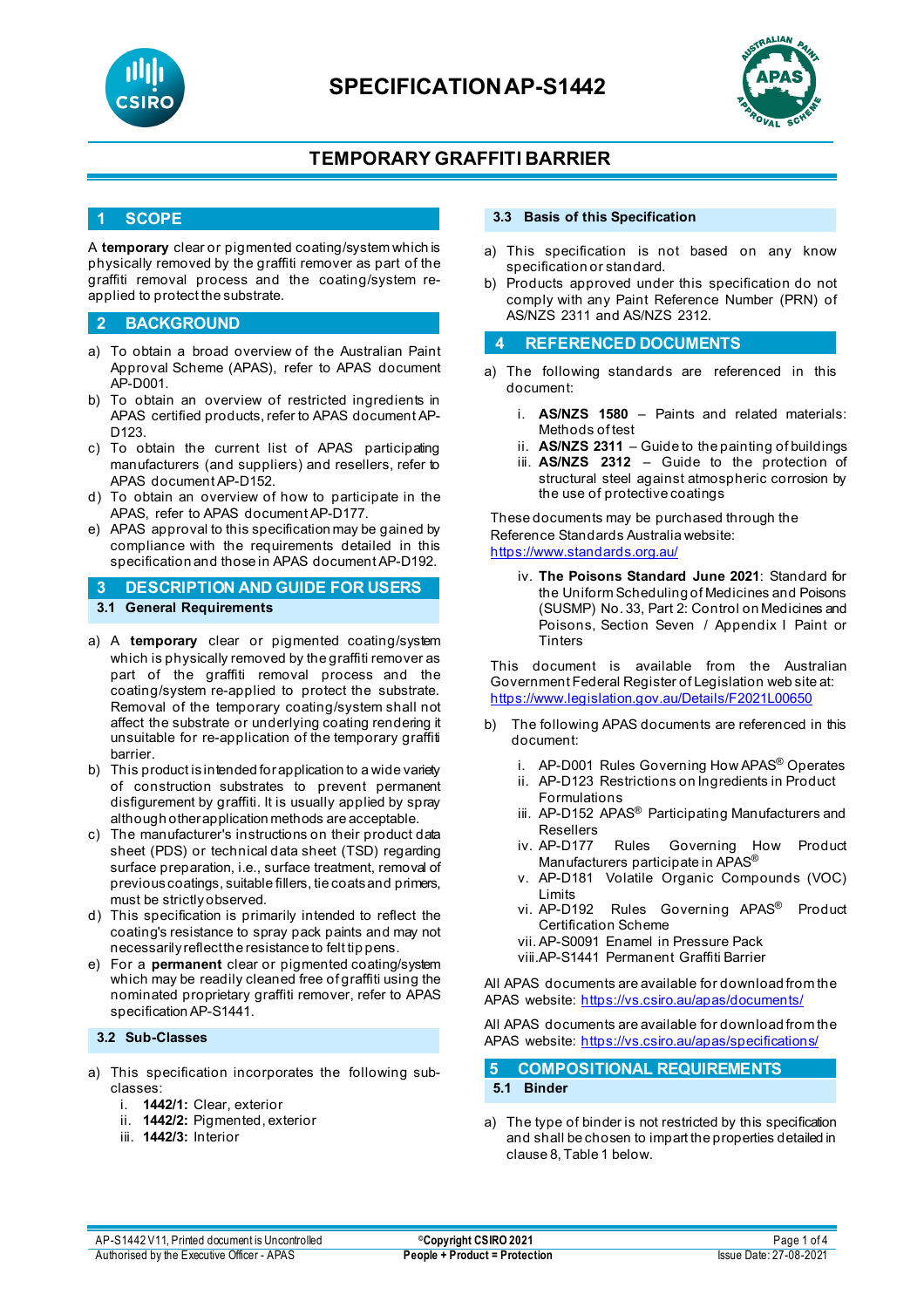



# **TEMPORARY GRAFFITI BARRIER**

#### **5.2 Volatiles**

- a) The volatile portion shall typically be comprised of hydrocarbons.
- b) For VOC content restrictions, refer to APAS document AP-D181.

#### **5.3 Pigmentation**

a) The pigmentation shall be chosen to impart the properties detailed in clause 8, Table 1 below.

#### **5.4 Colour**

a) Products approved under sub-classes AP-S1442/2 and AP-S1442/3 are normally available in a wide range of colours.

### **6 PRODUCT APPROVAL REQUIREMENTS 6.1 General Requirements**

a) The product and its application for approval shall comply with the relevant requirements of APAS document AP-D192 during the life of the approval.

#### **6.2 Technical Requirements**

- a) The product shall comply with **all** the requirements of clause 8, Table 1 below.
- b) Subject to compliance with all the requirements of this specification, the level of Approval appropriate to the application shall be given to the system.

### **6.3 Health and Safety Requirements**

- a) The manufacturer's Safety Data Sheet (SDS) must be studied closely prior to using the product and complied with during use of the product.
- b) Since these products may contain flammable solvents, they should be stored away from all sources of heat or ignition. Containers should be resealed immediately after use and good ventilation provided during use to minimise the risk of fire or explosion and the long-term toxic effects of absorption of the vapour into the lungs.
- c) If used indoors, to ensure minimal exposure to solvent vapours, painting should not be carried out whilst the building is occupied. Exterior doors, windows and relevant interior connecting doors should be propped open to ensure adequate ventilation.
- d) Alternatively, forced air ventilation should be used to ensure adequate air changes.
- e) Care should be taken to avoid contact with the skin by the use of protective clothing and barrier cream. All pumping equipment should be adequately earthed. A full-face air fed respirator should be used when spraying.
- f) Products intended for sale in Australia shall comply with all the requirements of the SUSMP. Products intended for sale in other countries shall comply with all local WHS and environmental requirements.
- g) The product shall comply with all requirements of clause 6.3 and 6.4 of APAS document AP-D192.

### **7 APPENDIX A**

### **Method for Assessing Protection Against Graffiti**

- 7.1 All panel conditioning, coating application, curing and graffiti removal shall be carried out under routine drying conditions.
- 7.2 Apply the coating (or coating system) to a previously conditioned fibrous cement panel 300 x 150 mm, according to the coating manufacturer's instructions, and allow to cure for 7 days.
- 7.3 Where the manufacturer's product literature clearly states that the product is only meant to be used on another type of substrate e.g. concrete, the test substrate in clause 7.2 may be changed to that substrate.
- 7.4 Apply a black spray pack enamel (approved to APAS specification AP-S0091) at a nominal dry film thickness of 30µm to approximately 20% of the panel area and allow to dry for 96 hours.
- 7.5 Attempt to remove the black spray pack enamel using the nominated graffiti remover and/or method in accordance with the manufacturer's instructions. Rinse panel free of remover/graffiti residues with water, wipe dry and assess graffiti removal effectiveness.
- 7.6 Condition the test panel examined at 7.5 for a further 2 hours ± 5 minutes and repeat steps 7.2 to 7.5 to the same area of the test panel as previously.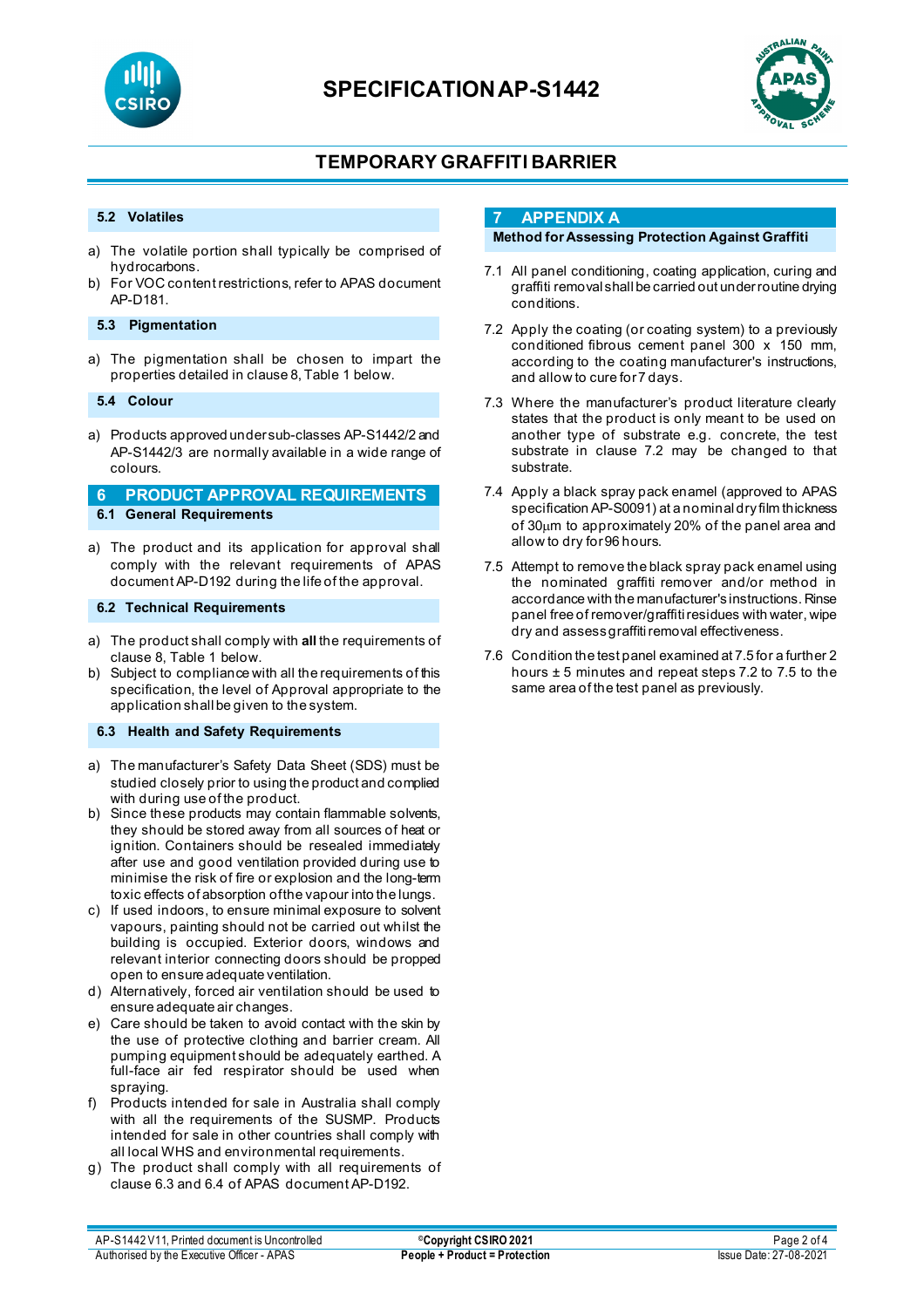



# **TEMPORARY GRAFFITI BARRIER**

# **8 TABLE 1: PERFORMANCE PROPERTIES**

| <b>TEST</b>                                                                    | <b>AS/NZS</b><br>1580<br><b>METHOD</b> | <b>REQUIREMENTS</b>                                                                                                                                                                                                                                                                                     |
|--------------------------------------------------------------------------------|----------------------------------------|---------------------------------------------------------------------------------------------------------------------------------------------------------------------------------------------------------------------------------------------------------------------------------------------------------|
| Preliminary Examination                                                        | 103.1                                  | No gelation, setting rating minimum 4 and shall be readily re-<br>incorporated. No particles to be retained on a $250 \,\mu m$ sieve.                                                                                                                                                                   |
| <b>Application Properties</b><br>- Conventional Spraying<br>- Airless Spraying | 205.2<br>205.4                         | When applied to the relevant substrate type in accordance with the<br>manufacturer's application instructions, the coating shall provide a<br>uniform finish free from defects.<br>1442/1: The appearance of the substrate shall remain essentially<br>unchanged apart from a slight increase in gloss. |
| Surface Dry Condition                                                          | 401.1                                  | Maximum 6 hours.                                                                                                                                                                                                                                                                                        |
| Reincorporation after Storage                                                  | 211.2                                  | To comply with all the preceding requirements after 18 months<br>storage at ambient temperature.                                                                                                                                                                                                        |
| Colour                                                                         | 601.1                                  | 1442/1: The coating shall be colourless and when applied, shall<br>impart no permanent colour to the surface or coating.                                                                                                                                                                                |
| Protection Against Graffiti                                                    | Clause 7,<br>AppendixA                 | The first application of the temporary coating shall be readily and<br>completely removed (along with the graffiti).                                                                                                                                                                                    |
|                                                                                |                                        | The second application of the barrier coating shall form a smooth<br>continuous film with no surface defects or loss of adhesion to the<br>(previously stripped) substrate. The second barrier coat and graffit<br>shall be readily and completely removed.                                             |
| Resistance to Natural Weathering                                               | 457.1                                  | 1442/1 and 1442/2 only:                                                                                                                                                                                                                                                                                 |
|                                                                                |                                        | A concrete paving slab coated in accordance with the manufacturer's<br>application instructions shall allow no integrity failure after 24 months<br>exposure at 45°N at a temperate site.                                                                                                               |
|                                                                                |                                        | In addition, the ratings for discolouration, chalking and colour change<br>shall not exceed 2.                                                                                                                                                                                                          |
|                                                                                |                                        | At the completion of the durability test, the coating shall still comply<br>with the test for protection against graffiti (refer clause 7, Appendix<br>A).                                                                                                                                              |
| <b>VOC Content</b>                                                             | <b>APAS</b>                            | Refer to APAS document AP-D181 for method and limits.                                                                                                                                                                                                                                                   |
|                                                                                | AP-D181                                | If the APAS specification is not listed on AP-D181, a declaration of<br>VOC content is still required.                                                                                                                                                                                                  |